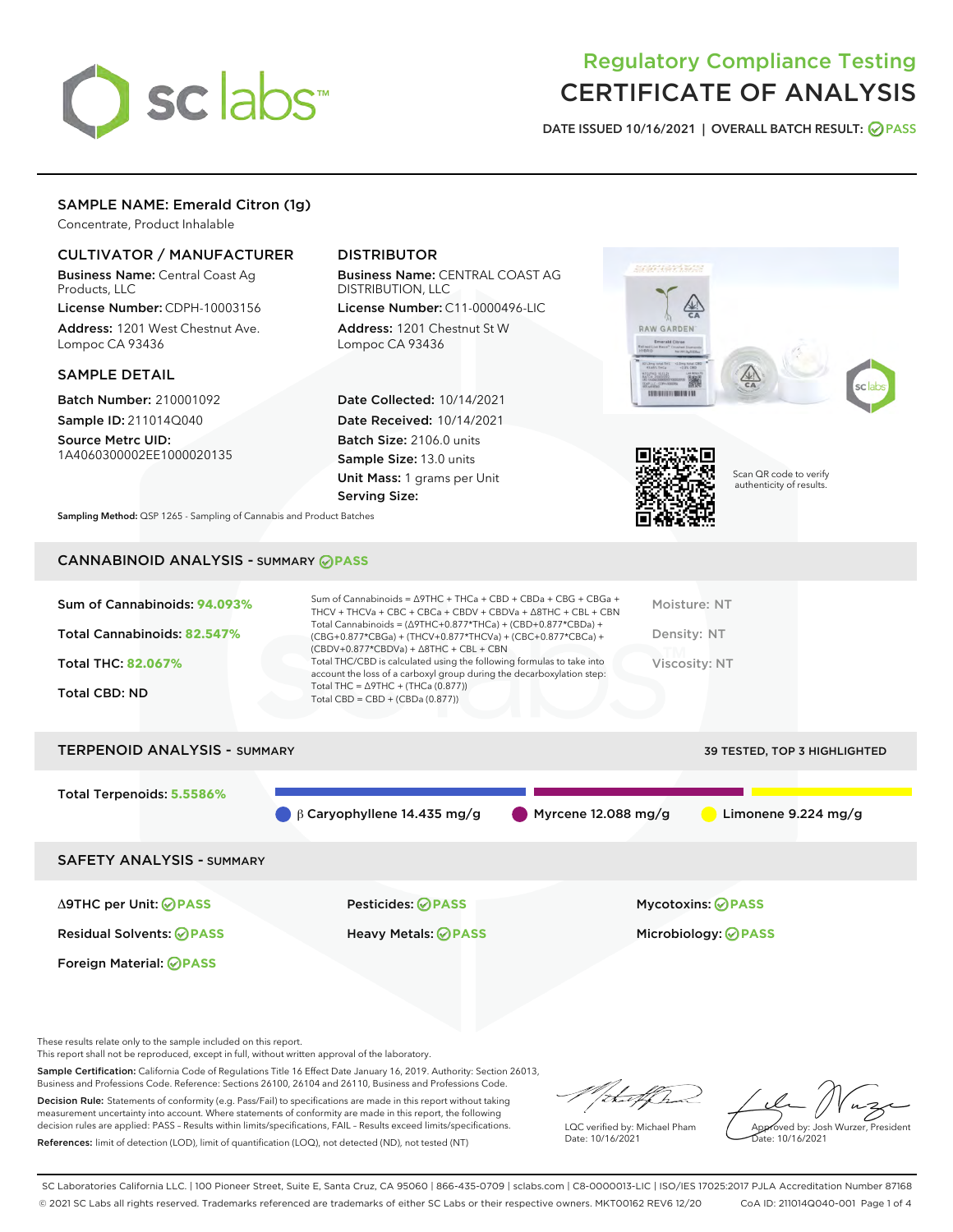



EMERALD CITRON (1G) | DATE ISSUED 10/16/2021 | OVERALL BATCH RESULT: **● PASS** 

#### CANNABINOID TEST RESULTS - 10/16/2021 2 PASS

Tested by high-performance liquid chromatography with diode-array detection (HPLC-DAD). **Method:** QSP 1157 - Analysis of Cannabinoids by HPLC-DAD

#### TOTAL CANNABINOIDS: **82.547%**

Total Cannabinoids (Total THC) + (Total CBD) + (Total CBG) + (Total THCV) + (Total CBC) + (Total CBDV) + ∆8THC + CBL + CBN

TOTAL THC: **82.067%** Total THC (∆9THC+0.877\*THCa)

TOTAL CBD: ND

Total CBD (CBD+0.877\*CBDa)

TOTAL CBG: ND Total CBG (CBG+0.877\*CBGa)

TOTAL THCV: 0.48% Total THCV (THCV+0.877\*THCVa)

TOTAL CBC: ND Total CBC (CBC+0.877\*CBCa)

TOTAL CBDV: ND Total CBDV (CBDV+0.877\*CBDVa)

| <b>COMPOUND</b>            | LOD/LOQ<br>(mg/g) | <b>MEASUREMENT</b><br><b>UNCERTAINTY</b><br>mg/g | <b>RESULT</b><br>(mg/g) | <b>RESULT</b><br>(%) |
|----------------------------|-------------------|--------------------------------------------------|-------------------------|----------------------|
| <b>THCa</b>                | 0.05/0.14         | ±23.984                                          | 933.22                  | 93.322               |
| <b>THCVa</b>               | 0.07 / 0.20       | ±0.261                                           | 5.47                    | 0.547                |
| <b>A9THC</b>               | 0.06 / 0.26       | ±0.077                                           | 2.24                    | 0.224                |
| $\triangle$ 8THC           | 0.1/0.4           | N/A                                              | <b>ND</b>               | <b>ND</b>            |
| <b>THCV</b>                | 0.1/0.2           | N/A                                              | <b>ND</b>               | <b>ND</b>            |
| <b>CBD</b>                 | 0.07/0.29         | N/A                                              | <b>ND</b>               | <b>ND</b>            |
| <b>CBDa</b>                | 0.02/0.19         | N/A                                              | <b>ND</b>               | <b>ND</b>            |
| <b>CBDV</b>                | 0.04 / 0.15       | N/A                                              | <b>ND</b>               | <b>ND</b>            |
| <b>CBDVa</b>               | 0.03/0.53         | N/A                                              | <b>ND</b>               | <b>ND</b>            |
| <b>CBG</b>                 | 0.06/0.19         | N/A                                              | <b>ND</b>               | <b>ND</b>            |
| <b>CBGa</b>                | 0.1 / 0.2         | N/A                                              | <b>ND</b>               | <b>ND</b>            |
| <b>CBL</b>                 | 0.06 / 0.24       | N/A                                              | <b>ND</b>               | <b>ND</b>            |
| <b>CBN</b>                 | 0.1/0.3           | N/A                                              | <b>ND</b>               | <b>ND</b>            |
| <b>CBC</b>                 | 0.2 / 0.5         | N/A                                              | <b>ND</b>               | <b>ND</b>            |
| <b>CBCa</b>                | 0.07 / 0.28       | N/A                                              | <b>ND</b>               | <b>ND</b>            |
| <b>SUM OF CANNABINOIDS</b> |                   |                                                  | 940.93 mg/g             | 94.093%              |

**UNIT MASS: 1 grams per Unit**

| ∆9THC per Unit                        | 1120 per-package limit     | 2.24 mg/unit<br><b>PASS</b>  |
|---------------------------------------|----------------------------|------------------------------|
| <b>Total THC per Unit</b>             |                            | 820.67 mg/unit               |
| <b>CBD per Unit</b>                   |                            | <b>ND</b>                    |
| <b>Total CBD per Unit</b>             |                            | <b>ND</b>                    |
| Sum of Cannabinoids<br>per Unit       |                            | 940.93 mg/unit               |
| <b>Total Cannabinoids</b><br>per Unit |                            | 825.47 mg/unit               |
| <b>MOISTURE TEST RESULT</b>           | <b>DENSITY TEST RESULT</b> | <b>VISCOSITY TEST RESULT</b> |

Not Tested

Not Tested

#### TERPENOID TEST RESULTS - 10/16/2021

Terpene analysis utilizing gas chromatography-flame ionization detection (GC-FID). **Method:** QSP 1192 - Analysis of Terpenoids by GC-FID

| <b>COMPOUND</b>         | LOD/LOQ<br>(mg/g) | <b>MEASUREMENT</b><br><b>UNCERTAINTY</b><br>mg/g | <b>RESULT</b><br>(mg/g)                          | <b>RESULT</b><br>(%) |
|-------------------------|-------------------|--------------------------------------------------|--------------------------------------------------|----------------------|
| $\beta$ Caryophyllene   | 0.004 / 0.012     | ±0.5139                                          | 14.435                                           | 1.4435               |
| <b>Myrcene</b>          | 0.008 / 0.025     | ±0.1559                                          | 12.088                                           | 1.2088               |
| Limonene                | 0.005 / 0.016     | ±0.1319                                          | 9.224                                            | 0.9224               |
| Linalool                | 0.009 / 0.032     | ±0.1572                                          | 4.137                                            | 0.4137               |
| $\alpha$ Humulene       | 0.009 / 0.029     | ±0.1288                                          | 4.013                                            | 0.4013               |
| $\alpha$ Pinene         | 0.005 / 0.017     | ±0.0142                                          | 1.651                                            | 0.1651               |
| Ocimene                 | 0.011 / 0.038     | ±0.0518                                          | 1.613                                            | 0.1613               |
| Fenchol                 | 0.010 / 0.034     | ±0.0537                                          | 1.388                                            | 0.1388               |
| $\beta$ Pinene          | 0.004 / 0.014     | ±0.0147                                          | 1.277                                            | 0.1277               |
| <b>Terpineol</b>        | 0.016 / 0.055     | ±0.0675                                          | 1.100                                            | 0.1100               |
| Valencene               | 0.009 / 0.030     | ±0.0698                                          | 1.013                                            | 0.1013               |
| trans-ß-Farnesene       | 0.008 / 0.025     | ±0.0347                                          | 0.977                                            | 0.0977               |
| Terpinolene             | 0.008 / 0.026     | ±0.0167                                          | 0.813                                            | 0.0813               |
| <b>Borneol</b>          | 0.005 / 0.016     | ±0.0145                                          | 0.345                                            | 0.0345               |
| Guaiol                  | 0.009 / 0.030     | ±0.0152                                          | 0.322                                            | 0.0322               |
| $\alpha$ Bisabolol      | 0.008 / 0.026     | ±0.0149                                          | 0.279                                            | 0.0279               |
| Nerolidol               | 0.009 / 0.028     | ±0.0131                                          | 0.209                                            | 0.0209               |
| Camphene                | 0.005 / 0.015     | ±0.0015                                          | 0.132                                            | 0.0132               |
| Fenchone                | 0.009 / 0.028     | ±0.0036                                          | 0.122                                            | 0.0122               |
| Geraniol                | 0.002 / 0.007     | ±0.0037                                          | 0.085                                            | 0.0085               |
| <b>Geranyl Acetate</b>  | 0.004 / 0.014     | ±0.0031                                          | 0.074                                            | 0.0074               |
| Citronellol             | 0.003 / 0.010     | ±0.0032                                          | 0.065                                            | 0.0065               |
| Caryophyllene<br>Oxide  | 0.010 / 0.033     | ±0.0028                                          | 0.061                                            | 0.0061               |
| $\gamma$ Terpinene      | 0.006 / 0.018     | ±0.0009                                          | 0.051                                            | 0.0051               |
| Eucalyptol              | 0.006 / 0.018     | ±0.0009                                          | 0.036                                            | 0.0036               |
| $\alpha$ Terpinene      | 0.005 / 0.017     | ±0.0005                                          | 0.032                                            | 0.0032               |
| $\alpha$ Phellandrene   | 0.006 / 0.020     | ±0.0003                                          | 0.022                                            | 0.0022               |
| Nerol                   | 0.003 / 0.011     | ±0.0010                                          | 0.022                                            | 0.0022               |
| p-Cymene                | 0.005 / 0.016     | N/A                                              | <loq< th=""><th><loq< th=""></loq<></th></loq<>  | <loq< th=""></loq<>  |
| Sabinene Hydrate        | 0.006 / 0.022     | N/A                                              | $<$ LOQ                                          | <loq< th=""></loq<>  |
| Isoborneol              | 0.004 / 0.012     | N/A                                              | <loq< th=""><th><math>&lt;</math>LOQ</th></loq<> | $<$ LOQ              |
| Sabinene                | 0.004 / 0.014     | N/A                                              | ND                                               | <b>ND</b>            |
| 3 Carene                | 0.005 / 0.018     | N/A                                              | ND                                               | <b>ND</b>            |
| (-)-Isopulegol          | 0.005 / 0.016     | N/A                                              | ND                                               | <b>ND</b>            |
| Camphor                 | 0.006 / 0.019     | N/A                                              | ND                                               | ND                   |
| Menthol                 | 0.008 / 0.025     | N/A                                              | ND                                               | ND                   |
| $R-(+)$ -Pulegone       | 0.003 / 0.011     | N/A                                              | ND                                               | <b>ND</b>            |
| $\alpha$ Cedrene        | 0.005 / 0.016     | N/A                                              | ND                                               | ND                   |
| Cedrol                  | 0.008 / 0.027     | N/A                                              | ND                                               | <b>ND</b>            |
| <b>TOTAL TERPENOIDS</b> |                   |                                                  | 55.586 mg/g                                      | 5.5586%              |

SC Laboratories California LLC. | 100 Pioneer Street, Suite E, Santa Cruz, CA 95060 | 866-435-0709 | sclabs.com | C8-0000013-LIC | ISO/IES 17025:2017 PJLA Accreditation Number 87168 © 2021 SC Labs all rights reserved. Trademarks referenced are trademarks of either SC Labs or their respective owners. MKT00162 REV6 12/20 CoA ID: 211014Q040-001 Page 2 of 4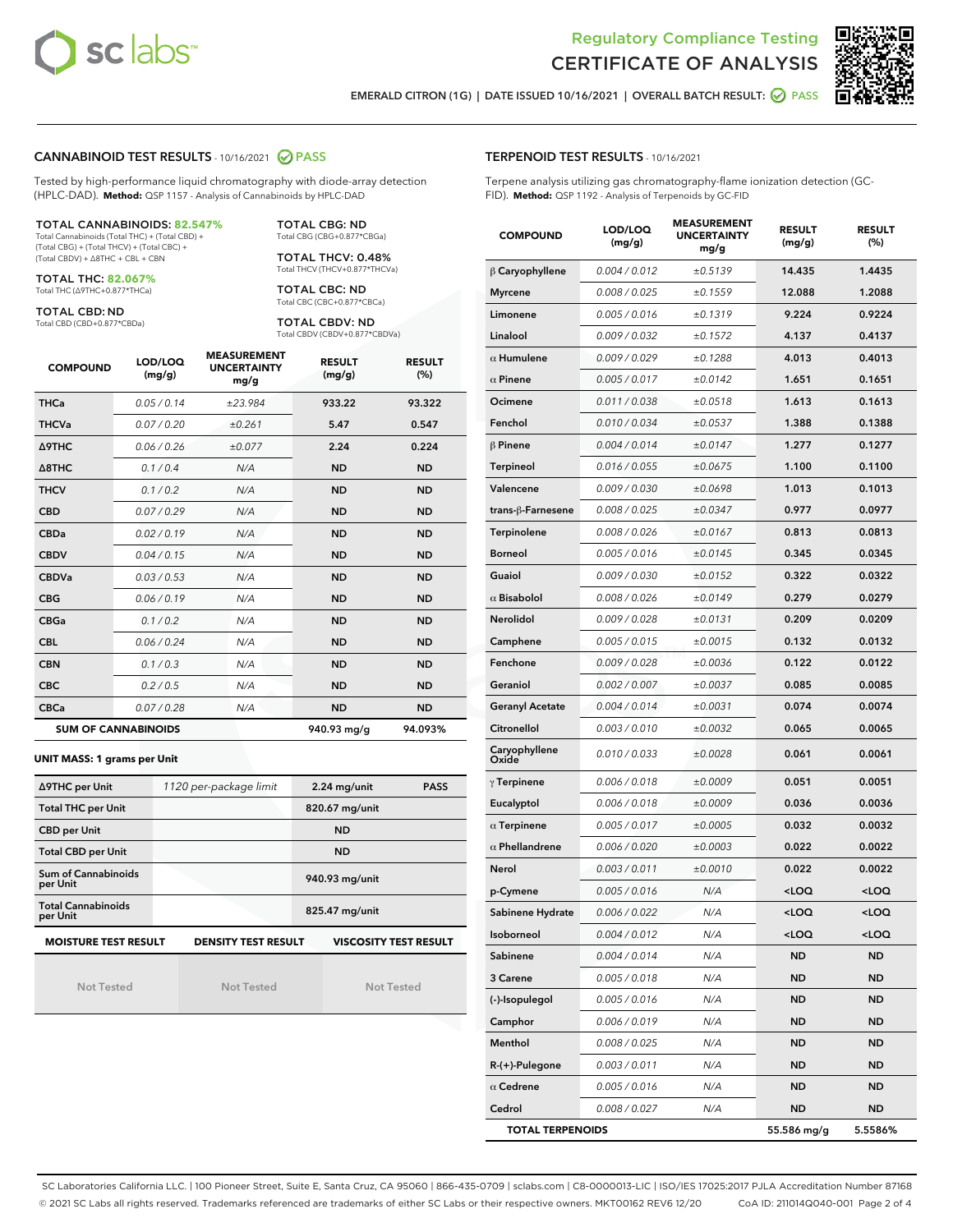



EMERALD CITRON (1G) | DATE ISSUED 10/16/2021 | OVERALL BATCH RESULT:  $\bigcirc$  PASS

# CATEGORY 1 PESTICIDE TEST RESULTS - 10/16/2021 2 PASS

Pesticide and plant growth regulator analysis utilizing high-performance liquid chromatography-mass spectrometry (HPLC-MS) or gas chromatography-mass spectrometry (GC-MS). \*GC-MS utilized where indicated. **Method:** QSP 1212 - Analysis of Pesticides and Mycotoxins by LC-MS or QSP 1213 - Analysis of Pesticides by GC-MS

| <b>COMPOUND</b>             | LOD/LOQ<br>$(\mu g/g)$ | <b>ACTION</b><br><b>LIMIT</b><br>$(\mu g/g)$ | <b>MEASUREMENT</b><br><b>UNCERTAINTY</b><br>$\mu$ g/g | <b>RESULT</b><br>$(\mu g/g)$ | <b>RESULT</b> |
|-----------------------------|------------------------|----------------------------------------------|-------------------------------------------------------|------------------------------|---------------|
| Aldicarb                    | 0.03 / 0.08            | $\ge$ LOD                                    | N/A                                                   | <b>ND</b>                    | <b>PASS</b>   |
| Carbofuran                  | 0.02/0.05              | $>$ LOD                                      | N/A                                                   | <b>ND</b>                    | <b>PASS</b>   |
| Chlordane*                  | 0.03 / 0.08            | $\ge$ LOD                                    | N/A                                                   | <b>ND</b>                    | <b>PASS</b>   |
| Chlorfenapyr*               | 0.03/0.10              | $\ge$ LOD                                    | N/A                                                   | <b>ND</b>                    | <b>PASS</b>   |
| Chlorpyrifos                | 0.02 / 0.06            | $\ge$ LOD                                    | N/A                                                   | <b>ND</b>                    | <b>PASS</b>   |
| Coumaphos                   | 0.02 / 0.07            | $>$ LOD                                      | N/A                                                   | <b>ND</b>                    | <b>PASS</b>   |
| Daminozide                  | 0.02 / 0.07            | $\ge$ LOD                                    | N/A                                                   | <b>ND</b>                    | <b>PASS</b>   |
| <b>DDVP</b><br>(Dichlorvos) | 0.03/0.09              | $\ge$ LOD                                    | N/A                                                   | <b>ND</b>                    | <b>PASS</b>   |
| <b>Dimethoate</b>           | 0.03 / 0.08            | $\ge$ LOD                                    | N/A                                                   | <b>ND</b>                    | <b>PASS</b>   |
| Ethoprop(hos)               | 0.03/0.10              | $>$ LOD                                      | N/A                                                   | <b>ND</b>                    | <b>PASS</b>   |
| Etofenprox                  | 0.02 / 0.06            | $\ge$ LOD                                    | N/A                                                   | <b>ND</b>                    | <b>PASS</b>   |
| Fenoxycarb                  | 0.03 / 0.08            | $>$ LOD                                      | N/A                                                   | <b>ND</b>                    | <b>PASS</b>   |
| Fipronil                    | 0.03 / 0.08            | $\ge$ LOD                                    | N/A                                                   | <b>ND</b>                    | <b>PASS</b>   |
| Imazalil                    | 0.02 / 0.06            | $\ge$ LOD                                    | N/A                                                   | <b>ND</b>                    | <b>PASS</b>   |
| Methiocarb                  | 0.02 / 0.07            | $\ge$ LOD                                    | N/A                                                   | <b>ND</b>                    | <b>PASS</b>   |
| Methyl<br>parathion         | 0.03/0.10              | $>$ LOD                                      | N/A                                                   | <b>ND</b>                    | <b>PASS</b>   |
| <b>Mevinphos</b>            | 0.03/0.09              | $>$ LOD                                      | N/A                                                   | <b>ND</b>                    | <b>PASS</b>   |
| Paclobutrazol               | 0.02 / 0.05            | $\ge$ LOD                                    | N/A                                                   | <b>ND</b>                    | <b>PASS</b>   |
| Propoxur                    | 0.03/0.09              | $\ge$ LOD                                    | N/A                                                   | <b>ND</b>                    | <b>PASS</b>   |
| Spiroxamine                 | 0.03 / 0.08            | $\ge$ LOD                                    | N/A                                                   | <b>ND</b>                    | <b>PASS</b>   |
| <b>Thiacloprid</b>          | 0.03/0.10              | $\ge$ LOD                                    | N/A                                                   | <b>ND</b>                    | <b>PASS</b>   |
|                             |                        |                                              |                                                       |                              |               |

# CATEGORY 2 PESTICIDE TEST RESULTS - 10/16/2021 @ PASS

| <b>ACTION</b><br><b>MEASUREMENT</b><br>LOD/LOO<br><b>RESULT</b><br><b>RESULT</b><br><b>UNCERTAINTY</b><br><b>COMPOUND</b><br>LIMIT<br>$(\mu g/g)$<br>$(\mu g/g)$<br>$(\mu g/g)$<br>$\mu$ g/g<br>Abamectin<br>0.03/0.10<br>0.1<br><b>ND</b><br><b>PASS</b><br>N/A<br>0.02/0.07<br>0.1<br>N/A<br><b>ND</b><br><b>PASS</b><br>Acephate<br>0.02/0.07<br>0.1<br>N/A<br><b>ND</b><br><b>PASS</b><br>Acequinocyl |  |
|-----------------------------------------------------------------------------------------------------------------------------------------------------------------------------------------------------------------------------------------------------------------------------------------------------------------------------------------------------------------------------------------------------------|--|
|                                                                                                                                                                                                                                                                                                                                                                                                           |  |
|                                                                                                                                                                                                                                                                                                                                                                                                           |  |
|                                                                                                                                                                                                                                                                                                                                                                                                           |  |
|                                                                                                                                                                                                                                                                                                                                                                                                           |  |
| 0.02/0.05<br><b>ND</b><br>0.1<br>N/A<br><b>PASS</b><br>Acetamiprid                                                                                                                                                                                                                                                                                                                                        |  |
| 0.02/0.07<br>0.1<br><b>ND</b><br><b>PASS</b><br>Azoxystrobin<br>N/A                                                                                                                                                                                                                                                                                                                                       |  |
| <b>Bifenazate</b><br>0.01/0.04<br>0.1<br>N/A<br><b>ND</b><br><b>PASS</b>                                                                                                                                                                                                                                                                                                                                  |  |
| <b>Bifenthrin</b><br>0.02/0.05<br>3<br>N/A<br><b>ND</b><br><b>PASS</b>                                                                                                                                                                                                                                                                                                                                    |  |
| <b>Boscalid</b><br>0.03/0.09<br>0.1<br><b>ND</b><br>N/A<br><b>PASS</b>                                                                                                                                                                                                                                                                                                                                    |  |
| 0.19/0.57<br>0.7<br>N/A<br><b>ND</b><br><b>PASS</b><br>Captan                                                                                                                                                                                                                                                                                                                                             |  |
| <b>ND</b><br>0.02/0.06<br>0.5<br>N/A<br><b>PASS</b><br>Carbaryl                                                                                                                                                                                                                                                                                                                                           |  |
| Chlorantranilip-<br>0.04/0.12<br>10<br>N/A<br><b>ND</b><br><b>PASS</b><br>role                                                                                                                                                                                                                                                                                                                            |  |
| Clofentezine<br>0.03/0.09<br>0.1<br>N/A<br><b>ND</b><br><b>PASS</b>                                                                                                                                                                                                                                                                                                                                       |  |

| <b>CATEGORY 2 PESTICIDE TEST RESULTS</b> - 10/16/2021 continued |
|-----------------------------------------------------------------|
|-----------------------------------------------------------------|

| <b>COMPOUND</b>               | LOD/LOQ<br>(µg/g) | <b>ACTION</b><br><b>LIMIT</b><br>$(\mu g/g)$ | <b>MEASUREMENT</b><br><b>UNCERTAINTY</b><br>µg/g | <b>RESULT</b><br>(µg/g) | <b>RESULT</b> |
|-------------------------------|-------------------|----------------------------------------------|--------------------------------------------------|-------------------------|---------------|
| Cyfluthrin                    | 0.12 / 0.38       | $\overline{\mathcal{L}}$                     | N/A                                              | ND                      | <b>PASS</b>   |
| Cypermethrin                  | 0.11 / 0.32       | 1                                            | N/A                                              | <b>ND</b>               | <b>PASS</b>   |
| Diazinon                      | 0.02 / 0.05       | 0.1                                          | N/A                                              | <b>ND</b>               | <b>PASS</b>   |
| Dimethomorph                  | 0.03 / 0.09       | 2                                            | N/A                                              | ND                      | <b>PASS</b>   |
| Etoxazole                     | 0.02 / 0.06       | 0.1                                          | N/A                                              | <b>ND</b>               | <b>PASS</b>   |
| Fenhexamid                    | 0.03 / 0.09       | 0.1                                          | N/A                                              | <b>ND</b>               | <b>PASS</b>   |
| Fenpyroximate                 | 0.02 / 0.06       | 0.1                                          | N/A                                              | ND                      | <b>PASS</b>   |
| Flonicamid                    | 0.03 / 0.10       | 0.1                                          | N/A                                              | ND                      | <b>PASS</b>   |
| Fludioxonil                   | 0.03 / 0.10       | 0.1                                          | N/A                                              | <b>ND</b>               | <b>PASS</b>   |
| Hexythiazox                   | 0.02 / 0.07       | 0.1                                          | N/A                                              | <b>ND</b>               | <b>PASS</b>   |
| Imidacloprid                  | 0.04 / 0.11       | 5                                            | N/A                                              | ND                      | <b>PASS</b>   |
| Kresoxim-methyl               | 0.02 / 0.07       | 0.1                                          | N/A                                              | <b>ND</b>               | <b>PASS</b>   |
| Malathion                     | 0.03 / 0.09       | 0.5                                          | N/A                                              | ND                      | <b>PASS</b>   |
| Metalaxyl                     | 0.02 / 0.07       | $\overline{2}$                               | N/A                                              | ND                      | <b>PASS</b>   |
| Methomyl                      | 0.03 / 0.10       | 1                                            | N/A                                              | <b>ND</b>               | <b>PASS</b>   |
| Myclobutanil                  | 0.03 / 0.09       | 0.1                                          | N/A                                              | <b>ND</b>               | <b>PASS</b>   |
| Naled                         | 0.02 / 0.07       | 0.1                                          | N/A                                              | ND                      | <b>PASS</b>   |
| Oxamyl                        | 0.04 / 0.11       | 0.5                                          | N/A                                              | ND                      | <b>PASS</b>   |
| Pentachloronitro-<br>benzene* | 0.03 / 0.09       | 0.1                                          | N/A                                              | <b>ND</b>               | <b>PASS</b>   |
| Permethrin                    | 0.04 / 0.12       | 0.5                                          | N/A                                              | ND                      | <b>PASS</b>   |
| Phosmet                       | 0.03/0.10         | 0.1                                          | N/A                                              | ND                      | <b>PASS</b>   |
| Piperonylbu-<br>toxide        | 0.02 / 0.07       | 3                                            | N/A                                              | ND                      | <b>PASS</b>   |
| Prallethrin                   | 0.03 / 0.08       | 0.1                                          | N/A                                              | ND                      | <b>PASS</b>   |
| Propiconazole                 | 0.02 / 0.07       | 0.1                                          | N/A                                              | ND                      | <b>PASS</b>   |
| Pyrethrins                    | 0.04 / 0.12       | 0.5                                          | N/A                                              | ND                      | <b>PASS</b>   |
| Pyridaben                     | 0.02 / 0.07       | 0.1                                          | N/A                                              | <b>ND</b>               | <b>PASS</b>   |
| Spinetoram                    | 0.02 / 0.07       | 0.1                                          | N/A                                              | ND                      | <b>PASS</b>   |
| Spinosad                      | 0.02 / 0.07       | 0.1                                          | N/A                                              | ND                      | <b>PASS</b>   |
| Spiromesifen                  | 0.02 / 0.05       | 0.1                                          | N/A                                              | ND                      | <b>PASS</b>   |
| Spirotetramat                 | 0.02 / 0.06       | 0.1                                          | N/A                                              | ND                      | <b>PASS</b>   |
| Tebuconazole                  | 0.02 / 0.07       | 0.1                                          | N/A                                              | ND                      | <b>PASS</b>   |
| Thiamethoxam                  | 0.03 / 0.10       | 5                                            | N/A                                              | ND                      | <b>PASS</b>   |
| Trifloxystrobin               | 0.03 / 0.08       | 0.1                                          | N/A                                              | ND                      | <b>PASS</b>   |

SC Laboratories California LLC. | 100 Pioneer Street, Suite E, Santa Cruz, CA 95060 | 866-435-0709 | sclabs.com | C8-0000013-LIC | ISO/IES 17025:2017 PJLA Accreditation Number 87168 © 2021 SC Labs all rights reserved. Trademarks referenced are trademarks of either SC Labs or their respective owners. MKT00162 REV6 12/20 CoA ID: 211014Q040-001 Page 3 of 4